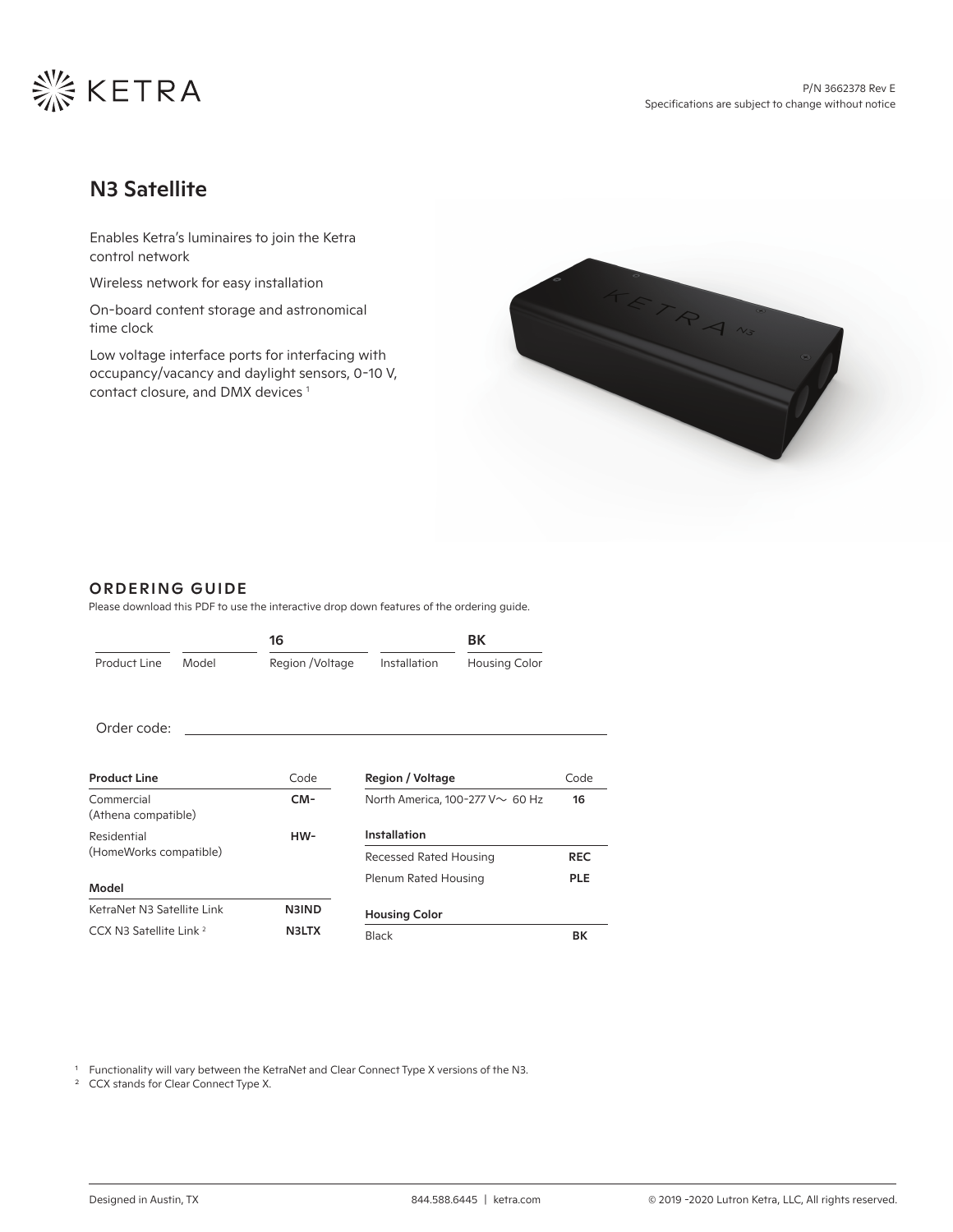

## SPECIFICATIONS1

| <b>Optical &amp; Electrical Performance</b>                                                                                                                                                                                                         |                                                   | <b>Enclosure &amp; Connections</b>                                                                                            |                                                       |             |
|-----------------------------------------------------------------------------------------------------------------------------------------------------------------------------------------------------------------------------------------------------|---------------------------------------------------|-------------------------------------------------------------------------------------------------------------------------------|-------------------------------------------------------|-------------|
| <b>Operating Ambient Temperature</b><br>$-20$ to 50 $°C$<br>$-20$ to 80 $°C$<br>Storage Temperature<br>Humidity<br>0 - 95%, Non-condensing<br>Certification<br>UL, cUL, FCC Class A, RoHS<br>Location <sup>1</sup><br><b>UL Damp Location, IP20</b> |                                                   | Connections (Class 1)                                                                                                         |                                                       |             |
|                                                                                                                                                                                                                                                     |                                                   | AC Power In (3 Conductor<br>100-277 $V \sim 60$ Hz)                                                                           | 10 - 16 AWG $(4 - 1)$ mm <sup>2</sup> )               |             |
|                                                                                                                                                                                                                                                     |                                                   | AC Power Out (4 Conductor)<br>Standard Ketra Leader Cable or<br>10 - 16 AWG (4 - 1 mm <sup>2</sup> )<br>Connections (Class 2) |                                                       |             |
|                                                                                                                                                                                                                                                     |                                                   |                                                                                                                               |                                                       | Outdoor Use |
|                                                                                                                                                                                                                                                     |                                                   | Max Voltage per channel:                                                                                                      | $30V =$                                               |             |
| <b>Mechanical</b>                                                                                                                                                                                                                                   |                                                   | 0-10 V Input/Output                                                                                                           |                                                       |             |
| Weight<br><b>Housing Material</b>                                                                                                                                                                                                                   | 2.93 lbs, 1.33 kg<br><b>Formed Steel, Polymer</b> | 0-10 V Sinking<br>Max Current Per Channel:<br>Max Total Current:                                                              | 100 mA<br>200 mA                                      |             |
|                                                                                                                                                                                                                                                     |                                                   | 0-10 V Current Sourcing<br>Max Current Per Channel:                                                                           | Less than 5 uA                                        |             |
| Power                                                                                                                                                                                                                                               |                                                   | 0-24 V Input                                                                                                                  |                                                       |             |
| Load Ratings                                                                                                                                                                                                                                        | Per Unit: 16 A @ 120 $V \sim 60$ Hz               | Voltage Range:                                                                                                                | 0 to 24 V                                             |             |
|                                                                                                                                                                                                                                                     | (20 A de-rated to 80%)                            | Contact closure mode                                                                                                          |                                                       |             |
| Power Requirements<br>Unit consumes 5 W electrical power<br>Current: 0.041 A @ 120 V~<br>To compute total load, add 5W to sum of all connected luminaire power ratings.                                                                             |                                                   | Maximum output sink<br>current (per channel):                                                                                 | 1.0A                                                  |             |
| 120-277 V $\sim$ 60 Hz<br>Voltage                                                                                                                                                                                                                   |                                                   | Contact closure type<br>for input and output:                                                                                 | Maintained contact closure only                       |             |
|                                                                                                                                                                                                                                                     |                                                   | Full Universe of DMX Out                                                                                                      |                                                       |             |
|                                                                                                                                                                                                                                                     |                                                   | KetraNet Mesh Wireless                                                                                                        |                                                       |             |
|                                                                                                                                                                                                                                                     | DMX Out<br>AC Power In                            | <b>USB Port</b>                                                                                                               | 1 - Micro-B USB console port,<br>for firmware updates |             |
| Ketra GreenPHY PLC Link <sup>3</sup><br>Connect to Ketra Luminaires                                                                                                                                                                                 | <b>Status Indicators</b>                          | 6                                                                                                                             |                                                       |             |

Note: USB port not accessible with cover installed. Allow clearance around product for access after installation.

<sup>1</sup> Product includes on-board wireless radio for communications. Do not enclose in metallic enclosure as it may impact radio performance.

0-10V In/Out Contact Closure In/Out 0-24V Input

Multifunction I/O<sup>2</sup>

l usb

Firmware Updates

DMX Termination Switch<sup>2</sup>

- <sup>2</sup> Functionality will vary between the KetraNet and Clear Connect Type X versions of the N3.
- <sup>3</sup> Up to 40 ft (12 m) of luminaires and 100 ft (30 m) total length per N3.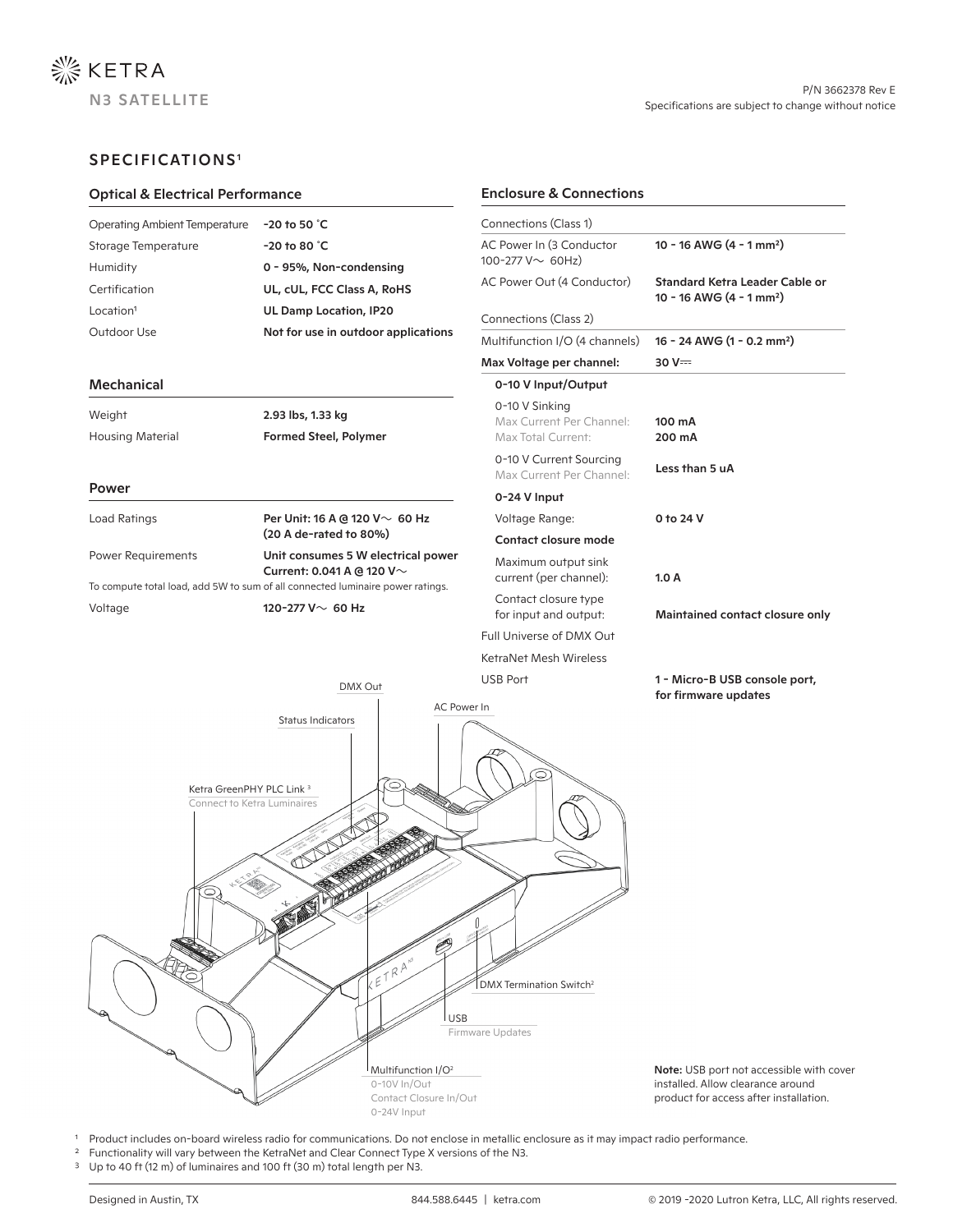

# PRODUCT DIMENSIONS